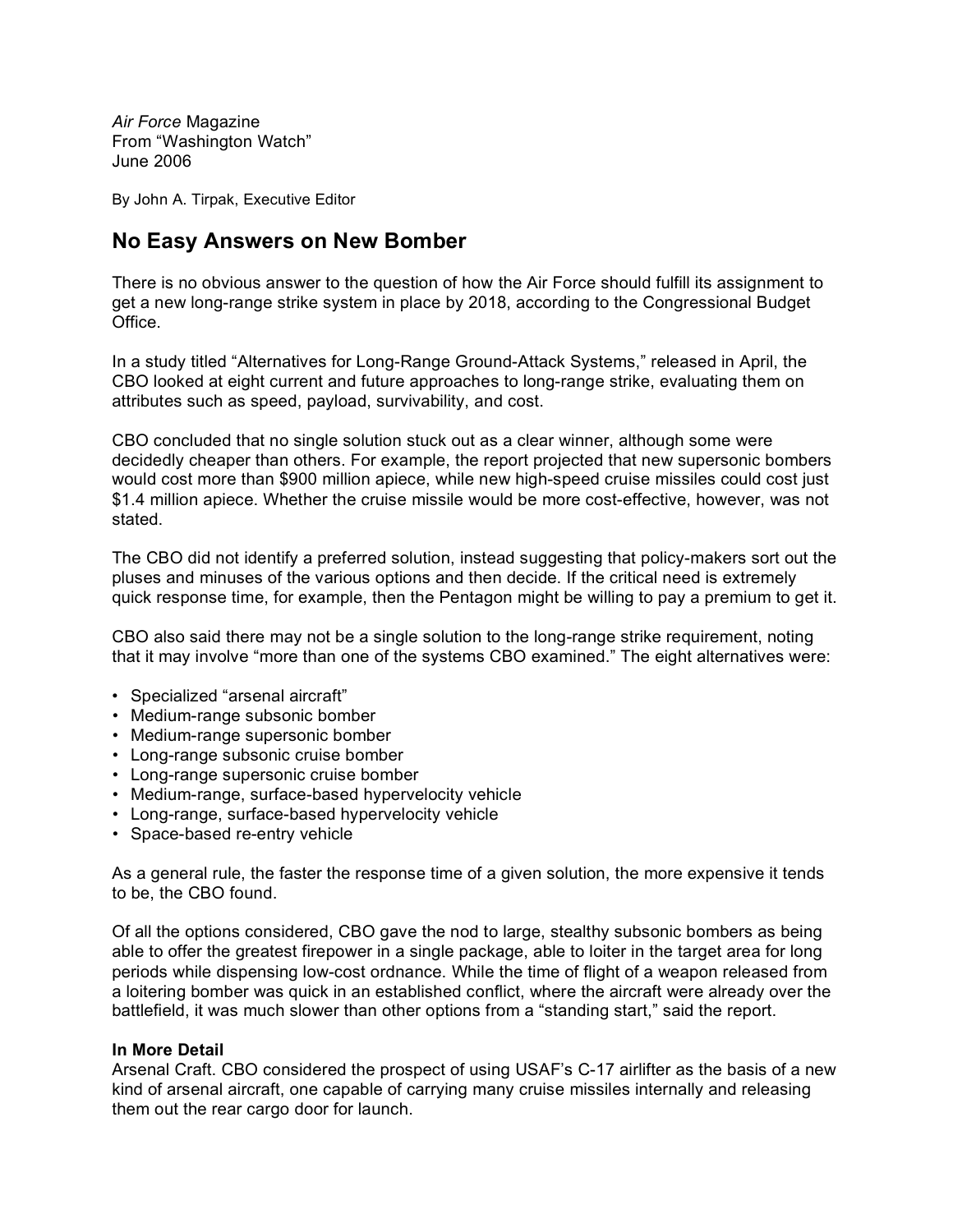This, CBO found, was the least expensive of the eight options. It might not even be necessary to buy any new aircraft for this approach, CBO said, if the strike mission could be accommodated by using existing airplanes.

A drawback is that the nonstealthy C-17 would have to loiter outside a danger zone and launch its missiles from there, thus reducing its reach. Large and not designed for evasive action, the C-17 would make an attractive target.

Over all, said CBO, arsenal airplanes would offer "significant firepower" at a cost well below that of bombers. The C-17 would carry missiles that could fly at Mach 3 and travel at least 575 miles, at a cost of under \$2 million apiece.

Medium-Range Bombers. CBO's medium-range bombers were projected at sizes in the F-111 class. Both would be stealthy, but the subsonic version would have a payload greater than that of the supersonic type, which CBO likened to the FB-22 concept. (See "The Raptor as Bomber," January 2005, p. 28.) The fast version could dash at a speed of Mach 1.5. Either could be manned or unmanned.

The medium bombers would offer "reach and firepower improvements over current long-range strike fighters," the CBO said, but wouldn't address the need for global reach or be able to loiter in the target area very long. The Air Force could buy more of them than larger bombers, but not necessarily have greater net firepower, the CBO noted. A larger fleet of aircraft also would entail higher support costs but cover more geographical area at the same time.

The CBO postulated that it would cost \$188 million apiece—average unit procurement cost, including research and development—to build a subsonic medium bomber, over a run of 275 aircraft, while a similar number of the supersonic dash version would cost \$220 million apiece.

Long-Range Bombers. The large subsonic bomber would be "similar in concept (although not necessarily in specific design) to the stealthy, subsonic B-2," said CBO, while the large, supersonic craft would be capable of sustaining Mach 2 over most of its mission. Again, the slower model would possess more firepower, but the faster version would reduce the response time. These aircraft, too, could be manned or unmanned.

The big subsonic bombers offer global reach, loitering ability, and a response time of about 15 hours from a "go" order. The supersonic big bombers would sacrifice loitering time and some payload in exchange for a shorter response time, which the CBO did not specify.

The CBO said it would cost about \$409 million each for 150 long-range subsonic bombers, including R&D, but the cost would shoot up to \$912 million apiece if they were required to cruise at supersonic speed.

The Air Force and the Pentagon have both expressed a desire for a strike platform that could put ordnance on targets within a few minutes of a launch order, but CBO said that doesn't seem to be technically possible given the state of the art.

Hypervelocity Vehicles. The high-speed missiles would be derived from the Common Aero Vehicle, which has been studied by the Air Force and Defense Advanced Research Projects Agency for several years. The CBO looked at land-launched models, as well as those fired from ships, submarines, and aircraft. The most expensive but fastest on the spectrum of options was